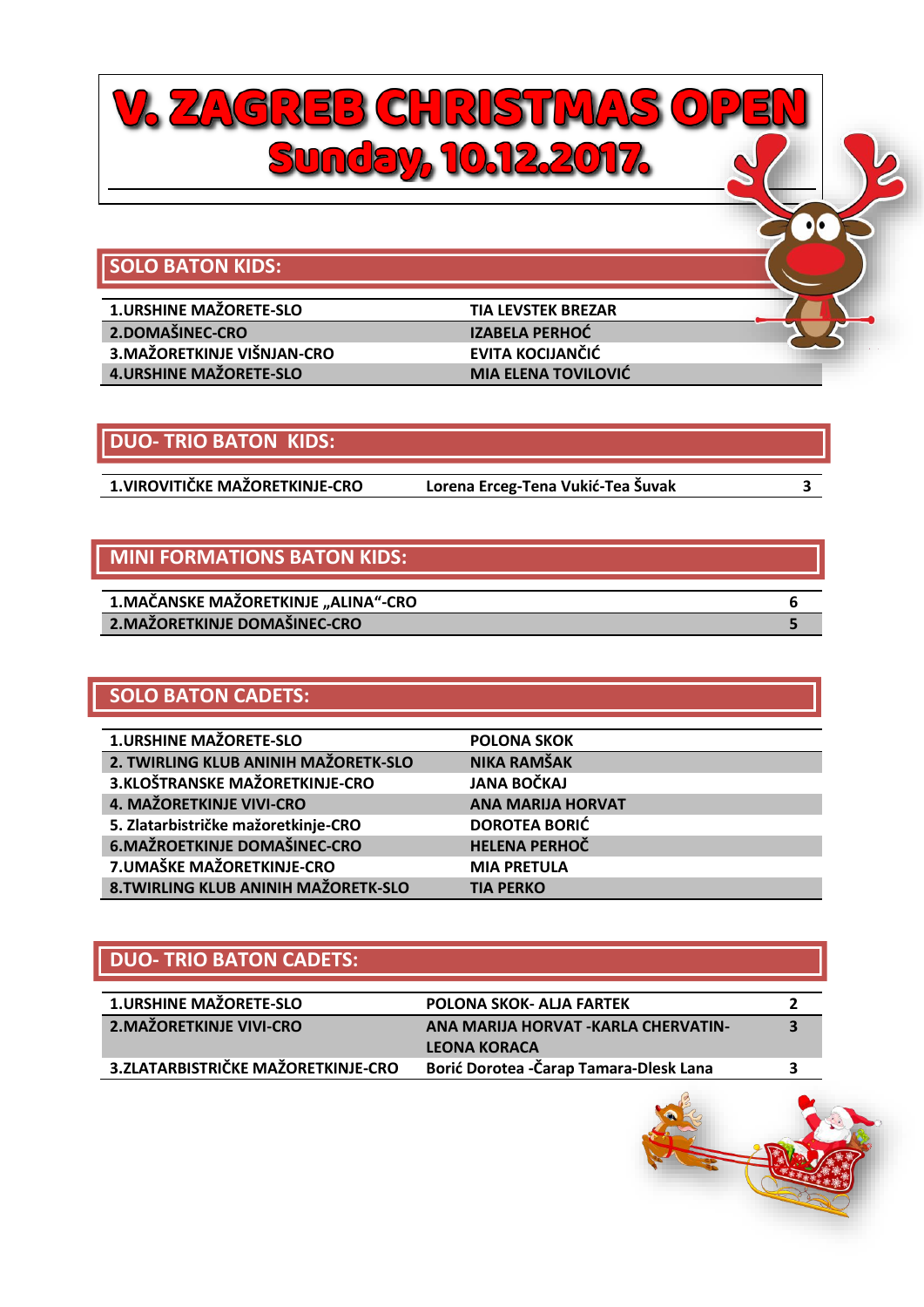

**MINI FORMATION BATON CADETS:**

| 1. MAČANSKE MAŽORETKINJE "ALINA"-CRO |  |
|--------------------------------------|--|
| 2.KLOŠTRANSKE MAŽORETKINJE-CRO       |  |
| 3. VIROVITIČKE MAŽORETKINJE-CRO      |  |
| 4. MAŽORETKINJE GRADA POPOVAČE       |  |
|                                      |  |

## **MINI FORMATION BATONFLAG JUNIORS:**

**1.KLOŠTRANSKE MAŽORETKINJE-CRO 4**

## **SOLO BATON JUNIORS:**

| <b>1. VELIKA GORICA MAJORETTES-CRO</b>           | <b>ANTONIJA LEPUR</b>  |
|--------------------------------------------------|------------------------|
| 2. Twirling, plesni in mažoretni klub Lenart-SLO | <b>KAJA RAJTER</b>     |
| 3. MAŽORETKINJE VIVI-CRO                         | <b>LAURA CHERVATIN</b> |
| 4. Zlatarbistričke mažoretkinje-CRO              | <b>MARTA SREČIĆ</b>    |
| 5. MAŽORETKINJE VIŠNJAN-CRO                      | LUCIA PAVLETIĆ         |
| <b>6.UMAŠKE MAŽORETKINJE-CRO</b>                 | <b>SELMA HASANI</b>    |
| 7. PETRINJSKE MAŽORETKINJE-CRO                   | <b>EMA ĆOSIĆ</b>       |
| 8. Twirling, plesni in mažoretni klub Lenart-SLO | <b>LARA ŠTRAUS</b>     |
| 9. UMAŠKE MAŽORETKINJE-CRO                       | <b>LARA ŽIVKOVIĆ</b>   |

## **DUO-TRIO BATON JUNIORS:**

| 1. MAČANSKE MAŽORETKINJE "ALINA"-CRO | <b>LEA RIZMAN-LORENA KONDRES</b>          |              |
|--------------------------------------|-------------------------------------------|--------------|
| 2. MAŽORETKINJE DOMAŠINEC-CRO        | <b>DORA CEROVEC-LAURA KRZNAR</b>          |              |
| 3. UMAŠKE MAŽORETKINJE-CRO           | Lara Živkovič i Selma Hasani              |              |
| 4. PETRINJSKE MAŽORETKINJE-CRO       | Ema Ćosić - Matea Papić - Nina Škrinjarić | $\mathbf{3}$ |

## **MINI FORMATION BATON JUNIORS:**

| <b>1.VELIKA GORICA MAJORETTES-CRO</b> |  |
|---------------------------------------|--|
| 2.KLOŠTRANSKE MAŽORETKINJE-CRO        |  |
| 3. PETRINJSKE MAŽORETKINJE-CRO        |  |

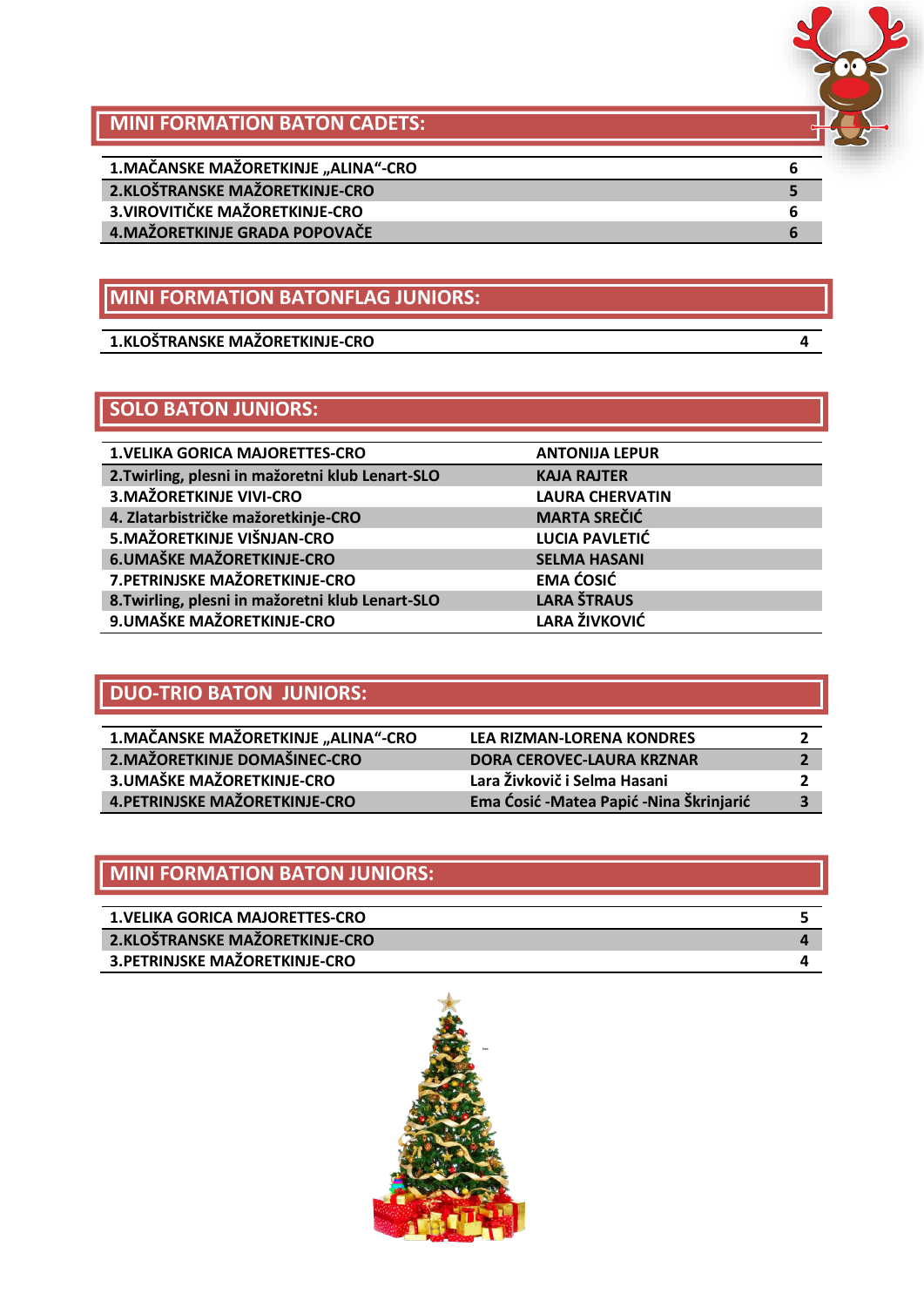

## **SOLO BATON SENIORS:**

| <b>1. VELIKA GORICA MAJORETTES-CRO</b>           | <b>MIA MARIĆ</b>       |
|--------------------------------------------------|------------------------|
| 2. TWIRLING KLUB ANINIH MAŽORETK-SLO             | <b>TAJDA PADOVNIK</b>  |
| 3. MAČANSKE MAŽORETKINJE                         | <b>SABINA NOVOSEL</b>  |
| 4. Miskolci Majorette Együttes-HU                | <b>SZONJA CZINEGE</b>  |
| 5. Twirling, plesni in mažoretni klub Lenart-SLO | LANA ŽABČIČ            |
|                                                  |                        |
| 6. MAŽORETKINJE DOMAŠINEC-CRO                    | <b>MELANI KOŠAK</b>    |
| 7. BEDEKOVČANSKE MAŽORETKINJE-CRO                | <b>JELENA POZAIĆ</b>   |
| <b>8. VELIKA GORICA MAJORETTES-CRO</b>           | <b>ANDREA KOČIĆ</b>    |
| 9. UMAŠKE MAŽORETKINJE                           | <b>IVANA ŠUŠTERŠIĆ</b> |
|                                                  |                        |

## **DUO-TRIO BATON SENIORS:**

| 1. Miskolci Majorette Együttes-HU                | Szonja Czinege – Noémi Muszbek      |  |
|--------------------------------------------------|-------------------------------------|--|
| 2. Twirling, plesni in mažoretni klub Lenart-SLO | <b>BARBARA ANŽEL-MAXIME EMERŠIČ</b> |  |
| <b>3. VELIKA GOROCA MAJORETTES-CRO</b>           |                                     |  |
| <b>4.PK FIUME-CRO</b>                            | IVA PŠIHISTAL-TEA PŠIHISTAL         |  |

## **SOLO 2 BATON SENIORS:**

| 1. Miskolci Majorette Együttes-HU                | <b>SZONJA CZINEGE</b> |
|--------------------------------------------------|-----------------------|
| 2. Twirling, plesni in mažoretni klub Lenart-SLO | LANA ŽABČIČ           |
| <b>3. VELIKA GORICA MAJORETTES-CRO</b>           | ANDREA KOČIĆ          |

## **MINI FORMATIONS MIX KIDS:**

| <b>MAČANSKE MAŽORETKINJE "ALINA"-CRO</b> |
|------------------------------------------|
|------------------------------------------|

## **MINI FORMATION MIX CADETS:**

| 1.PK "A"- ZAGREB-CRO                |  |
|-------------------------------------|--|
| 2. Zlatarbistričke mažoretkinje-CRO |  |
| 3. MAŽORETKINJE GRADA POPOVAČE-CRO  |  |

## **MINI FORMATION MIX JUNIORS:**

| 1.PK "A"- ZAGREB-CRO                |  |
|-------------------------------------|--|
| 2. Zlatarbistričke mažoretkinje-CRO |  |
|                                     |  |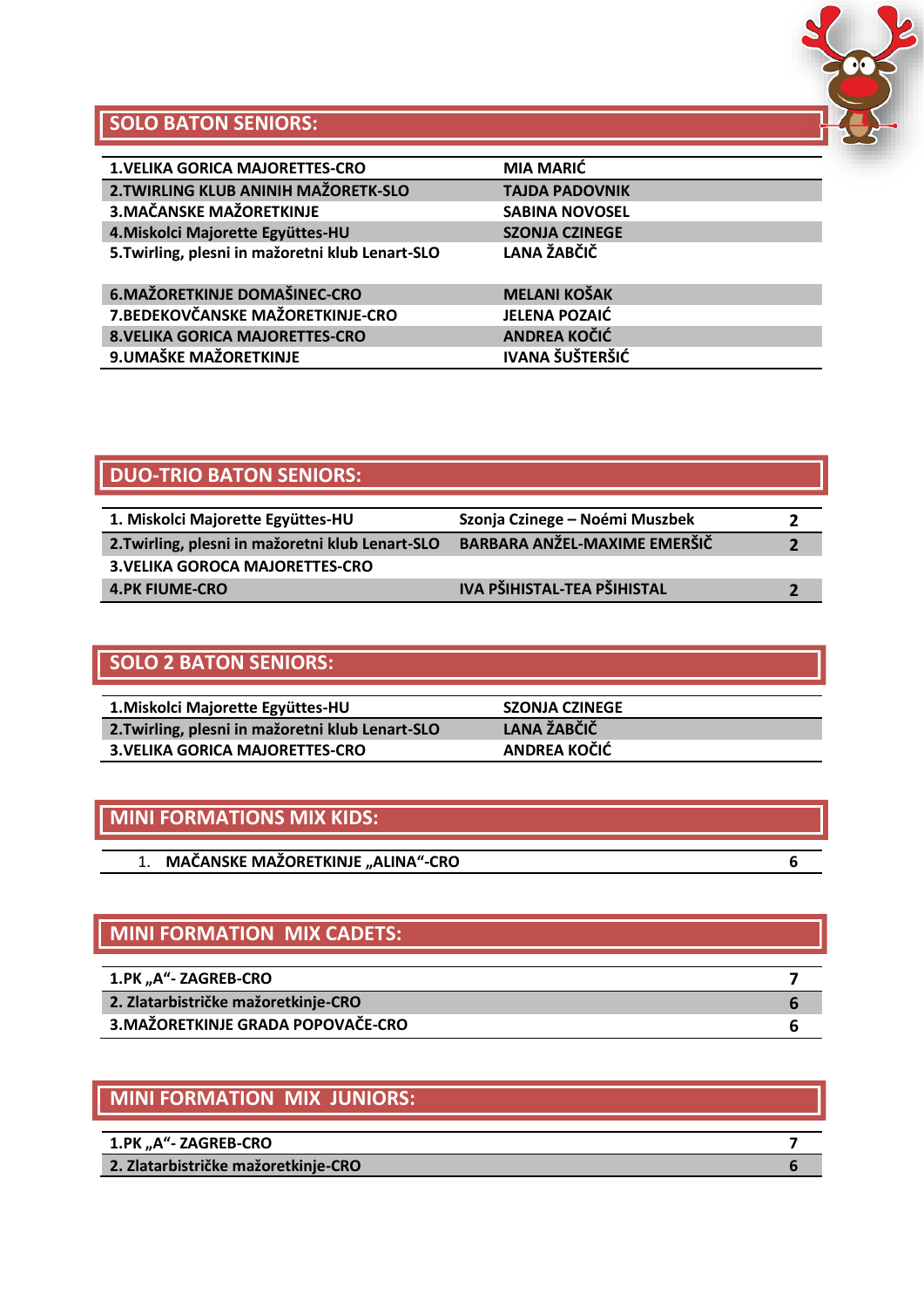

## **MINI FORMATION MIX SENIORS:**

**1.ZLATARBISTRIČKE MAŽORETKINJE-CRO 6 2.VELIKA GORICA MAJORETTES-CRO 7**

## **SOLO MACE SENIORS:**

| <b>1.VELIKA GORICA MAJORETTES-CRO</b>  |
|----------------------------------------|
| 2. Miskolci Majorette Együttes-HU      |
| <b>3. VELIKA GORICA MAJROETTES-CRO</b> |

**DUO-TRIO MACE SENIORS:**

**1.VELIKA GORICA MAJORETTES-CRO JELENA DRAŽETIĆ-ANDREA KOČIĆ 2**

**1.VELIKA GORICA MAJORETTES-CRO ANDREA KOČIĆ 2. Miskolci Majorette Együttes-HU SZONJA CZINEGE 3.VELIKA GORICA MAJROETTES-CRO MIA MARIĆ**

## **SOLO POM-PON KIDS:**

| <b>1.URSHINE MAZORETE-SLO</b> | <b>ERIKA BREZAR</b> |
|-------------------------------|---------------------|
| 2.URSHINE MAŽORETE-SLO        | <b>KAJA PATAFTA</b> |

## **DUO-TRIO POM-PON KIDS:**

| 1. BEDEKOVČANSKE MAŽORETKINJE-CRO | Aurora Ledinšćak 8.4.2013., Jana Novosel |  |
|-----------------------------------|------------------------------------------|--|
| 3. PETRINJSKE MAŽORETKINJE-CRO    | Leona Meštrović – Lucija Čizmar          |  |
| <b>3.URSHINE MAŽORETE-SLO</b>     | KAJA PATAFTA-MIA ELENA TOVILOVIĆ         |  |

| MINI FORMATION POM-PON KIDS: |  |
|------------------------------|--|
|                              |  |
| VIROVITIČKE MAŽORETKINJE-CRO |  |

## **SOLO POM-PON CADETS:**

|    | 1. VELIKA GORICA MAJORETTES-CRO     | <b>LANA STANILOVIĆ</b>    |
|----|-------------------------------------|---------------------------|
|    | 2. URSHINE MAŽORETE-SLO             | <b>POLONA SKOK</b>        |
|    | 3. MAŽORETKINJE VIVI-CRO            | <b>LAMIJA ALDA HORVAT</b> |
|    | 4. Zlatarbistričke mažoretkinje-CRO | <b>LANA DLESK</b>         |
|    | 5. MAŽORETKINJE DOMAŠINEC-CRO       | <b>HELENA PERHOČ</b>      |
|    | 6. VIROVITIČKE MAŽORETKINJE-CRO     | <b>LAURA ERAK</b>         |
|    | 7. BEDEKOVČANSKE MAŽORETKINJE-CRO   | <b>DOMENIKA JUREC</b>     |
| 8. | UMAŠKE MAŽORETKINJE                 | <b>NATALIJA BULIĆ</b>     |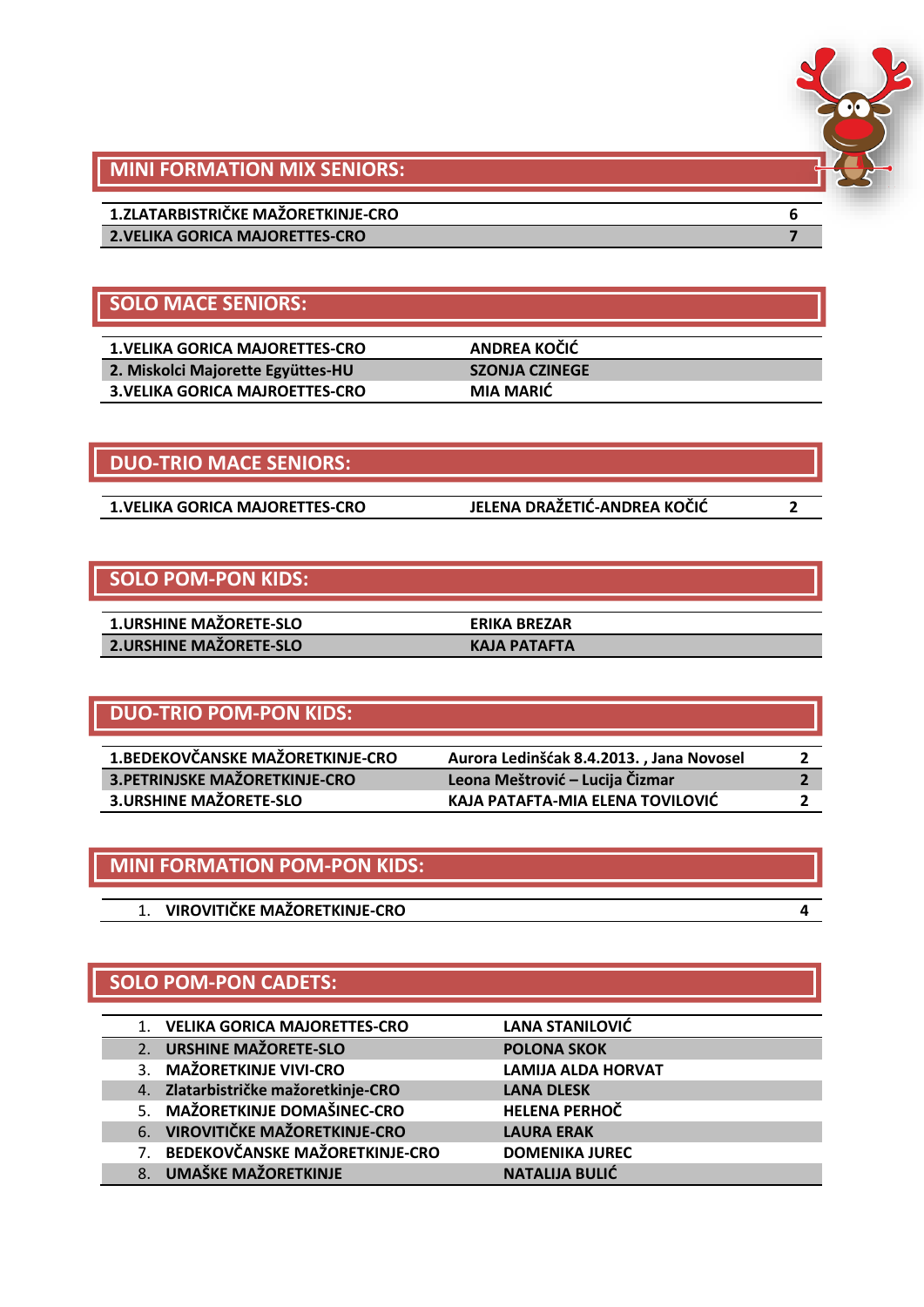#### 9. **MAŽORETKINJE VIVI-CRO KARLA CHERVATIN**



## **DUO-TRIO POM-PON CADETS:**

| <b>1.PK A-ZAGREB-CRO</b>        | <b>GABRIELA TRDIĆ- LEONARDA TRDIĆ-ASJA OKIĆ</b> | 3 |
|---------------------------------|-------------------------------------------------|---|
| 2. VELIKA GORICA MAJORETTES-CRO | LANA STANILOVIĆ-KARLA ŠPIČIĆ-ANA ŠPIČIĆ         | 3 |
| 3. MAŽORETKINJE VIVI-CRO        | ANA MARIJA HORVAT - KARLA CHERVATIN             |   |
| 4. VIROVITIČKE MAŽORETKINJE-CRO | Laura Erak - Petra Bubnjić - Laura Počut        | 3 |
| 5. MAŽORETKINJE VIŠNJAN-CRO     | JELENA KRALJEVIĆ-LANA RITOŠA                    |   |

#### **MINI FORMATIONS POM-PON CADETS:**

| 1.PK "A"- ZAGREB-CRO                   |  |
|----------------------------------------|--|
| <b>2.URSHINE MAŽORETE-SLO</b>          |  |
| <b>3.MAŽORETKINJE VIVI-CRO</b>         |  |
| 4.ZAČRETSKE MAŽORETKINJE-CRO           |  |
| <b>5.MAJORETTES MYSTERY-BG</b><br>6    |  |
| <b>6. VIROVITIČKE MAŽORETKINJE-CRO</b> |  |
| 7. MAŽORETKINEJ GRADA POPOVAČE-CRO     |  |

| <b>GROUPS POM-PON CADETS:</b>     |    |
|-----------------------------------|----|
| 1. MAŽORETKINJE DOMAŠINEC-CRO     | 15 |
| 2. MAŽORETNO DRUŠTVO ŠENTJANŽ-SLO | 13 |
| 3. MAJORETTES MYSTERY-BG          | 19 |
| 4. MAŽORETKINJE TAR-CRO           |    |

## **GROUPS POM-PON JUNIORS:**

|  | 1. PK "A"-ZAGREB-CRO |  |
|--|----------------------|--|
|--|----------------------|--|

#### **GROUPS POM-PON SENIORS:**

**1. MAJORETTES MYSTERY-BG 18**

## **SOLO POM-PON JUNIORS:**

| 1. Twirling, plesni in mažoretni klub Lenart-SLO | KAJA RAJTER             |
|--------------------------------------------------|-------------------------|
| <b>2.MAJORETTES MYSTERY-BG</b>                   | <b>KRISTINA ASENOVA</b> |
| 3. MAŽORETKINJE VIŠNJAN-CRO                      | <b>IVANA KRALJEVIĆ</b>  |
| <b>4. VELIAK GORICA MAJORETTES-CRO</b>           | <b>ARVEN DOMJANIĆ</b>   |
| 5. MAŽORETKINJE GRAD APOPOVAČE                   | <b>LAURA MOŠTAK</b>     |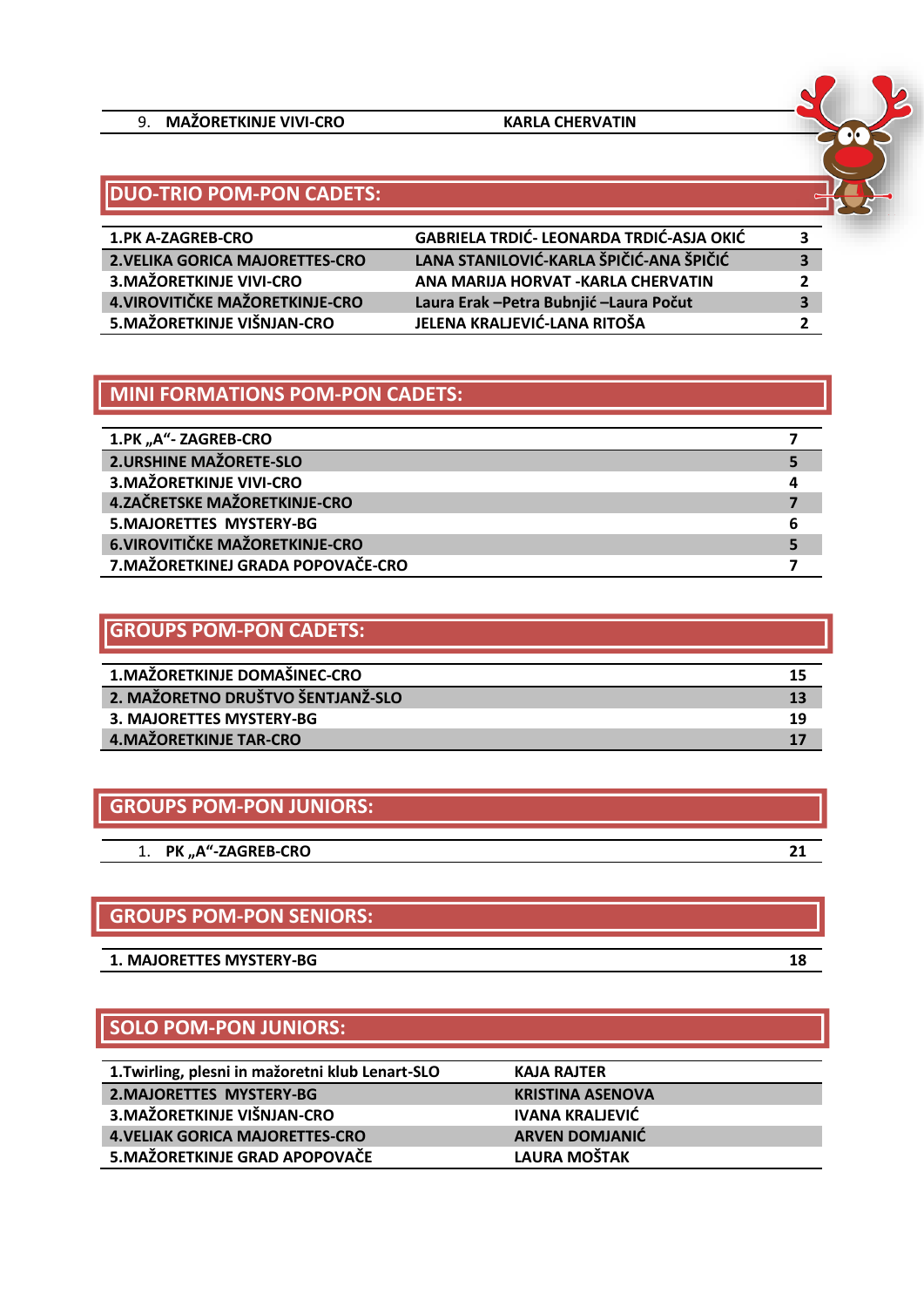

## **DUO-TRIO POM-PON JUNIORS:**

| <b>1. VELIKA GORICA MAJORETTES-VG</b> | ARVEN DOMJANIĆ-ANTONIJA LEPUR-<br><b>MATILDA RUŽIĆ</b>     |  |
|---------------------------------------|------------------------------------------------------------|--|
| 2. MAJORETTES MYSTERY-BG              | POIBRENSKA GERGANA - ASENOVA<br>KRISTINA- MINCHEVA ILIYANA |  |
| 3. MAŽORETKINJE VIŠNJAN-CRO           | <b>IVANA KRALJEVIĆ-SARA ŠIMONOVIĆ</b>                      |  |
| 4. MAŽORETKINJE GRADA POPOVAČE-CRO    | LAURA MOŠTAK-TAMARA KRIFKA                                 |  |

#### **MINI FORMATION POM-PON JUNIORS**

| 1. PK, A"-ZAGREB-CRO                |  |
|-------------------------------------|--|
| <b>VELIKA GORICA MAJORETTES-CRO</b> |  |
|                                     |  |

## **SOLO POM-PON SENIORS:**

Ī

| 1. Twirling, plesni in mažoretni klub Lenart-SLO | ŠPELA KOVAČIČ        |
|--------------------------------------------------|----------------------|
| <b>2.PK FIUME-CRO</b>                            | <b>TEA PŠIHISTAL</b> |
| 3. MAŽORETKINJE GRADA POPOVAČE-CRO               | <b>SARA ROGINIĆ</b>  |
| <b>4. VELIKA GORICA MAJORETTES-CRO</b>           | <b>MIA MARIĆ</b>     |

| <b>MINI FORMATION POM-PON SENIORS:</b> |  |
|----------------------------------------|--|
| 1. MAJORETTES MYSTERY-BG               |  |
| 2. VGELIKA GORICA MAJORETTES -CRO      |  |

## **CLASSIC BATON CADETS:**

**1.VIROVITIČKE MAŽORETKINJE-CRO 10**

## **CLASSIC BATON JUNIORS:**

**1.MAŽORETKINJE DOMAŠINEC-CRO 10**

## **CLASSIC BATON SENIORS:**

**1.Twirling, plesni in mažoretni klub Lenart-SLO 9**

## **CHRISTMAS BATON CADETS:**

**1. MAŽORETNO DRUŠTVO ŠENTJANŽ-SLO 13**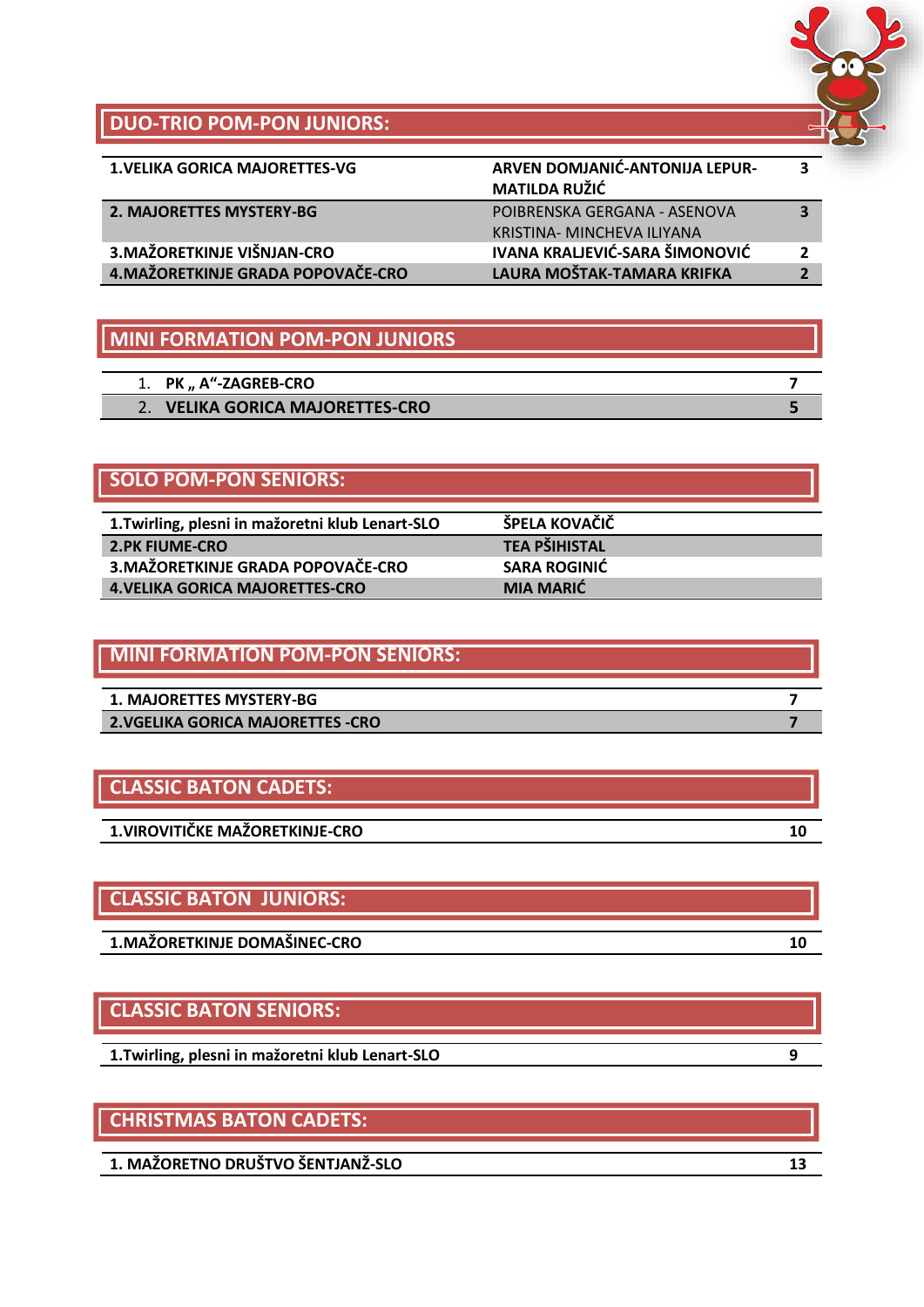

**CHRISTMAS BATON JUNIORS:**

**1.BEDEKOVČANSKE MAŽORETKINJE-CRO 12**

**CHRISTMAS GROUPS BATON SENIORS:**

**1.Twirling, plesni in mažoretni klub Lenart-SLO 9**

## **CLASSIC POM-PON CADETS:**

**1.PETRINJSKE MAŽORETKINJE-CRO 11**

## **CLASSIC POM-PON JUNIORS:**

**1.MAŽORETKINJE VIŠNJAN-CRO 13**

## **GROUPS BATON CADETS:**

| 1. Music school Nº5-UE     |  |
|----------------------------|--|
|                            |  |
| 2. UMAŠKE MAŽORETKINJE-CRO |  |

# **BATONFLAG GROUPS SENIORS:** 1. MAČANSKE MAŽORETKINJE "ALINA"-CRO

## **CHRISTMAS GROUPS POM-PON KIDS:**

| 1. Mažoretkinje Martinčice-CRO      |    |
|-------------------------------------|----|
| 2. ZLATARBISTIRČKE MAŽORETKINJE-CRO | 14 |
| 3.ZAČRETSKE MAŽORETKINJE-CRO        | 14 |
| 4. MAŽORETKINJE GRADA POPOVAČE-CRO  |    |

## **CHRISTMAS GROUPS POM-PON CADETS:**

| 1. Mažoretkinje Martinčice-CRO    | 14 |
|-----------------------------------|----|
| 2. URSHINE MAŽORETE-SLO           |    |
| 3. BEDEKOVČANSKE MAŽORETKINJE-CRO | 13 |
| 4. MAŽORETKINJE VIŠNJAN-CRO       | 19 |